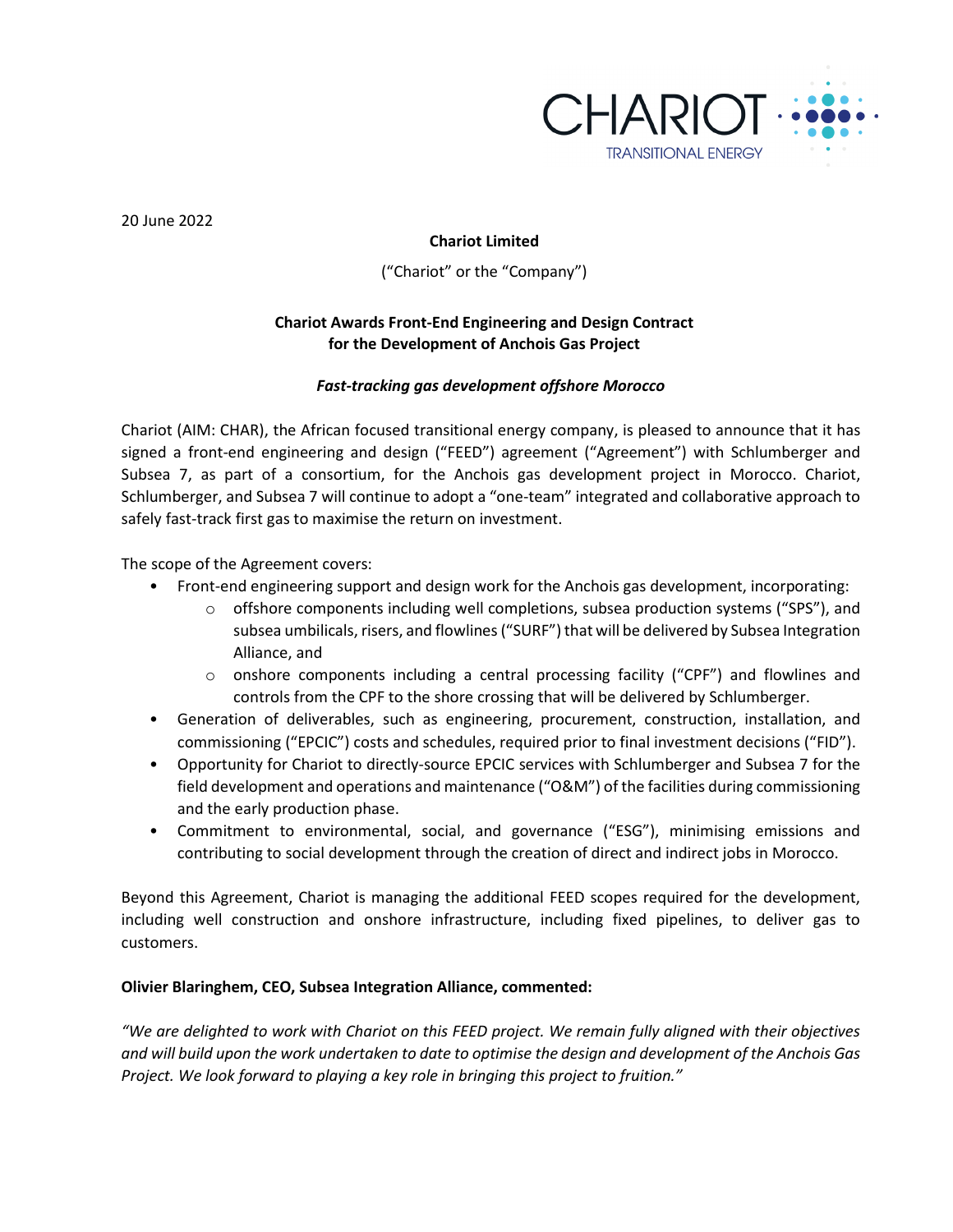### **Adonis Pouroulis, Acting CEO, Chariot Limited, commented:**

*"Signing this agreement with Schlumberger and Subsea 7 is further evidence that we have accelerated development plans for the Anchois Gas Project, a key tenet of our recent fundraising. It is a pleasure to work closely with both companies on this integrated design phase, to benefit from their experience in working on several similar projects globally, and to leverage their standardised technology which is directly applicable to the Anchois development.* 

*We look forward to building on this relationship and to realise the benefits of an integrated project execution. Reduced interfaces, fewer contingencies, and strong leverage over procurement and the offshore construction schedule will help shorten time to first gas. This streamlined approach will benefit all stakeholders which is a key objective of fast-tracking the project towards cashflow."*

This announcement contains inside information for the purposes of Article 7 of EU Regulation 596/2014, as retained in the UK pursuant to S3 of the European Union (Withdrawal) Act 2018.

### **Enquiries:**

| <b>Chariot Limited</b><br>Adonis Pouroulis, Acting CEO<br>Julian Maurice-Williams, CFO             | +44 (0) 20 7318 0450                         |
|----------------------------------------------------------------------------------------------------|----------------------------------------------|
| <b>Cenkos Securities Plc (Nomad and Joint Broker)</b><br>Derrick Lee, Adam Rae (Corporate Finance) | +44 (0) 20 7397 8900<br>+44 (0) 20 7894 7000 |
| Peel Hunt (Joint Broker)                                                                           |                                              |
| Richard Crichton, David McKeown                                                                    |                                              |
| <b>Celicourt Communications (Financial PR)</b><br>Mark Antelme, Jimmy Lea                          | +44 (0) 20 8434 2754                         |

### **About Chariot**

Chariot is an African focused transitional energy group with two business streams, Transitional Gas and Transitional Power.

Chariot Transitional Gas is focussed on a high value, low risk gas development project offshore Morocco with strong ESG credentials in a fast-growing emerging economy with a clear route to early monetisation, delivery of free cashflow and material exploration upside. Chariot Transitional Power, looking to transform the energy market for mining operations in Africa, providing a giant largely untapped market with cleaner, sustainable, and more reliable power. Chariot is also partnering with the Government of Mauritania on the potential development of a 10GW green hydrogen project, Project Nour.

The ordinary shares of Chariot Limited are admitted to trading on the AIM under the symbol 'CHAR'.

### **About Subsea Integration Alliance**